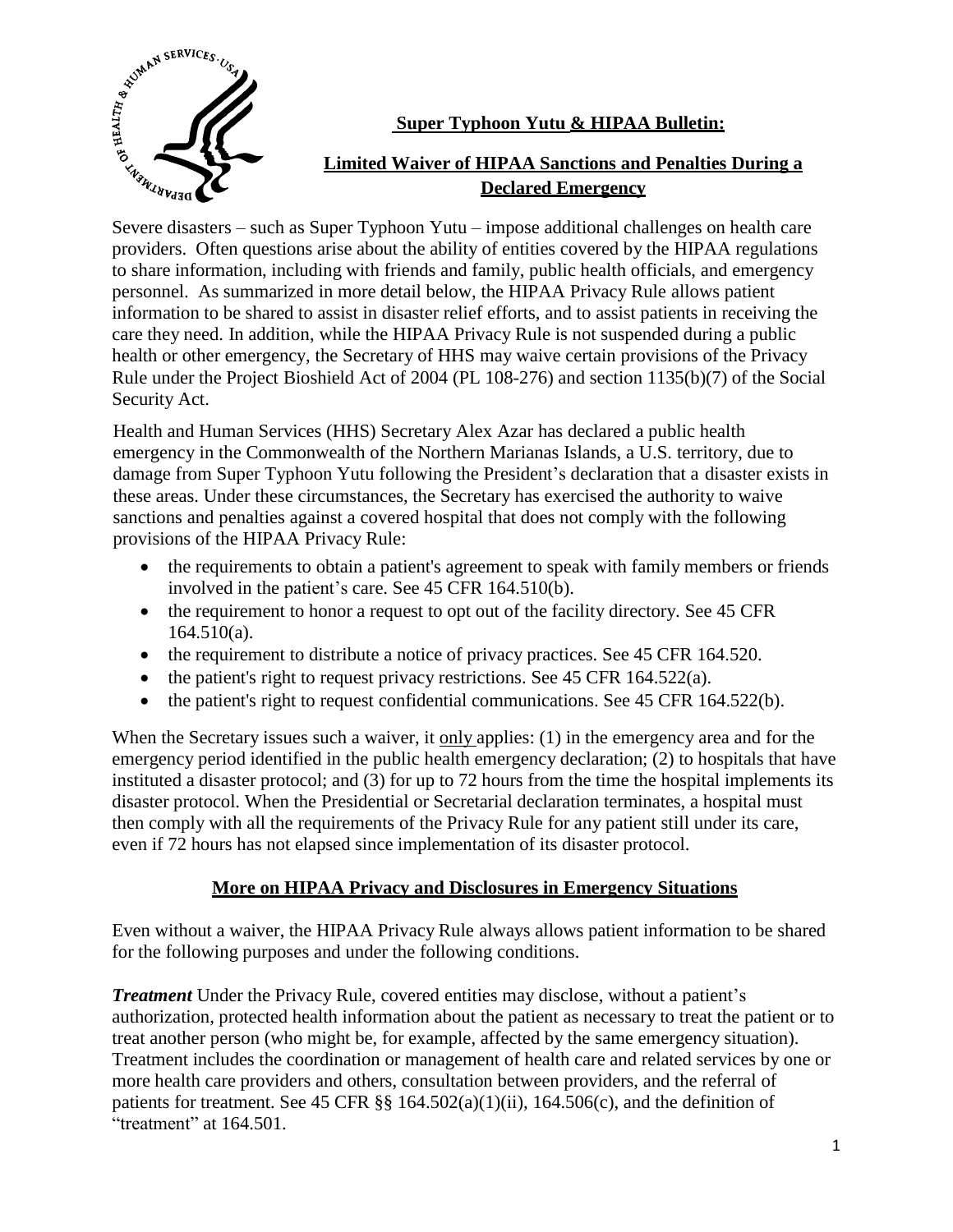*Public Health Activities* The HIPAA Privacy Rule recognizes the legitimate need for public health authorities and others responsible for ensuring public health and safety to have access to protected health information that is necessary to carry out their public health mission. Therefore, the Privacy Rule permits covered entities to disclose needed protected health information without individual authorization to, for example:

- *To a public health authority*, such as the Centers for Disease Control and Prevention (CDC) or a state or local health department, that is authorized by law to collect or receive such information for the purpose of preventing or controlling disease, injury or disability. This would include, for example, the reporting of disease or injury; reporting vital events, such as births or deaths; and conducting public health surveillance, investigations, or interventions. A "public health authority" is an agency or authority of the United States government, a State, a territory, a political subdivision of a State or territory, or Indian tribe that is responsible for public health matters as part of its official mandate, as well as a person or entity acting under a grant of authority from, or under a contract with, a public health agency. See 45 CFR §§ 164.501 and 164.512(b)(1)(i).
- *At the direction of a public health authority, to a foreign government agency* that is acting in collaboration with the public health authority. See  $45$  CFR  $164.512(b)(1)(i)$ .
- *To persons at risk* of contracting or spreading a disease or condition if other law, such as state law, authorizes the covered entity to notify such persons as necessary to prevent or control the spread of the disease or otherwise to carry out public health interventions or investigations. See 45 CFR 164.512(b)(1)(iv).

#### *Disclosures to Family, Friends, and Others Involved in an Individual's Care and for*

*Notification* A covered entity may share protected health information with a patient's family members, relatives, friends, or other persons identified by the patient as involved in the patient's care. A covered entity also may share information about a patient as necessary to identify, locate, and notify family members, guardians, or anyone else responsible for the patient's care, of the patient's location, general condition, or death. This may include, where necessary to notify family members and others, the police, the press, or the public at large. See 45 CFR 164.510(b).

- The covered entity should get verbal permission from individuals or otherwise be able to reasonably infer that the patient does not object, when possible; if the individual is incapacitated or not available, covered entities may share information for these purposes if, in their professional judgment, doing so is in the patient's best interest.
- For patients who are unconscious or incapacitated: A health care provider may share relevant information about the patient with family, friends, or others involved in the patient's care or payment for care, if the health care provider determines, based on professional judgment, that doing so is in the best interests of the patient. For example, a provider may determine that it is in the best interests of an elderly patient to share relevant information with the patient's adult child, but generally could not share unrelated information about the patient's medical history without permission.
- In addition, a covered entity may share protected health information with disaster relief organizations that, like the American Red Cross, are authorized by law or by their charters to assist in disaster relief efforts, for the purpose of coordinating the notification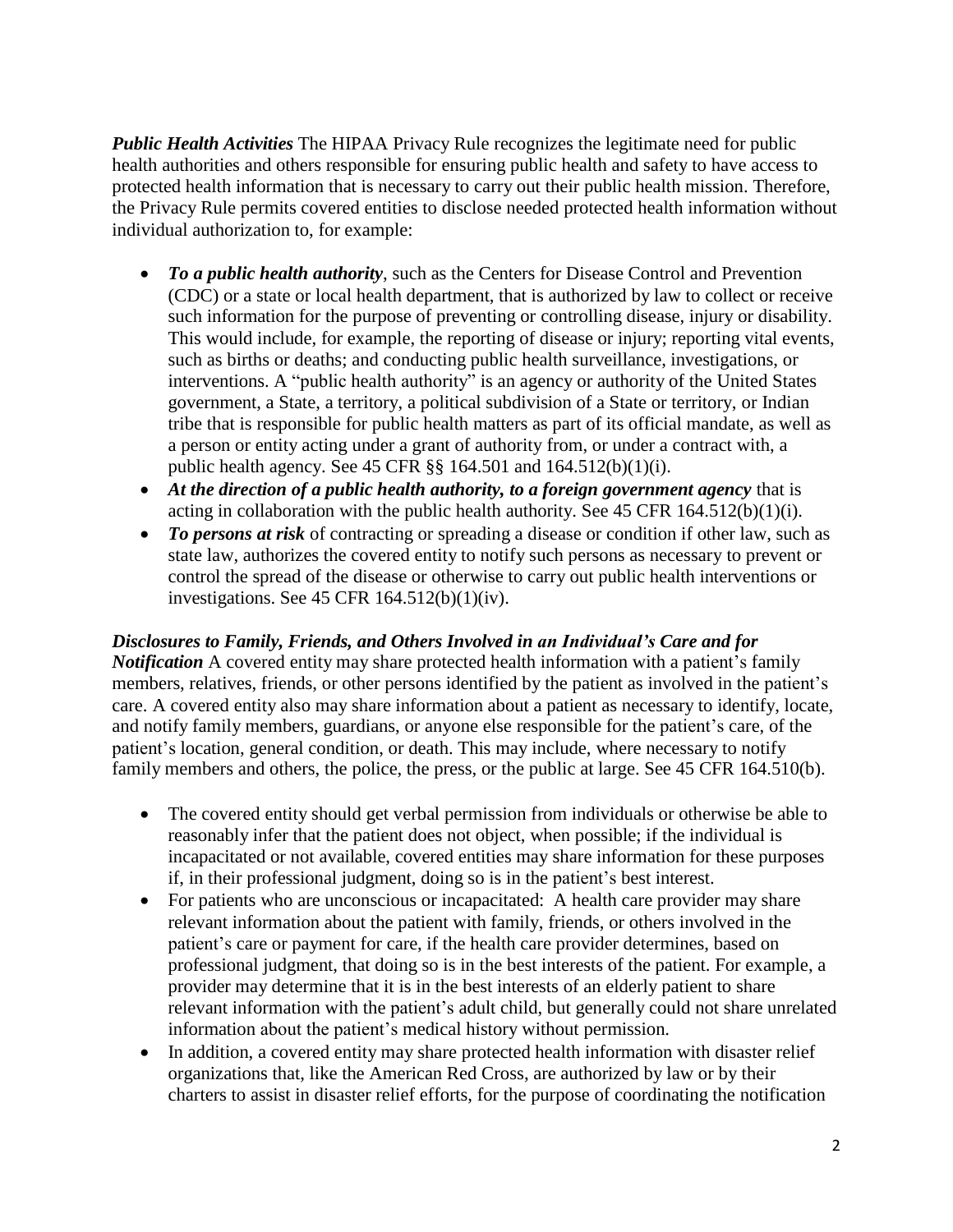of family members or other persons involved in the patient's care, of the patient's location, general condition, or death. It is unnecessary to obtain a patient's permission to share the information in this situation if doing so would interfere with the organization's ability to respond to the emergency.

*Imminent Danger* Health care providers may share patient information with anyone as necessary to prevent or lessen a serious and imminent threat to the health and safety of a person or the public – consistent with applicable law (such as state statutes, regulations, or case law) and the provider's standards of ethical conduct. Thus, providers may disclose a patient's health information to anyone who is in a position to prevent or lessen the threatened harm, including family, friends, caregivers, and law enforcement, without a patient's permission. HIPAA expressly defers to the professional judgment of health professionals in making determinations about the nature and severity of the threat to health or safety. See 45 CFR 164.512(j).

*Disclosures to the Media or Others Not Involved in the Care of the Patient/Notification* Upon request for information about a particular patient by name, a hospital or other health care facility may release limited facility directory information to acknowledge an individual is a patient at the facility and provide basic information about the patient's condition in general terms (e.g., critical or stable, deceased, or treated and released) if the patient has not objected to or restricted the release of such information or, if the patient is incapacitated, if the disclosure is believed to be in the best interest of the patient and is consistent with any prior expressed preferences of the patient. See 45 CFR 164.510(a).In general, except in the limited circumstances described elsewhere in this bulletin, affirmative reporting to the media or the public at large about an identifiable patient, or the disclosure to the public or media of specific information about treatment of an identifiable patient, such as specific tests, test results or details of a patient's illness, may not be done without the patient's written authorization (or the written authorization of a personal representative who is a person legally authorized to make health care decisions for the patient). See 45 CFR 164.508 for the requirements for a HIPAA authorization.

*Minimum Necessary* For most disclosures, a covered entity must make reasonable efforts to limit the information disclosed to that which is the "minimum necessary" to accomplish the purpose. (Minimum necessary requirements do not apply to disclosures to health care providers for treatment purposes.) Covered entities may rely on representations from a public health authority or other public official that the requested information is the minimum necessary for the purpose. Internally, covered entities should continue to apply their role-based access policies to limit access to protected health information to only those workforce members who need it to carry out their duties. See 45 CFR §§ 164.502(b), 164.514(d).

*Business Associates* A business associate of a covered entity (including a business associate that is a subcontractor) may make disclosures permitted by the Privacy Rule, such as to a public health authority, on behalf of a covered entity or another business associate to the extent authorized by its business associate agreement.